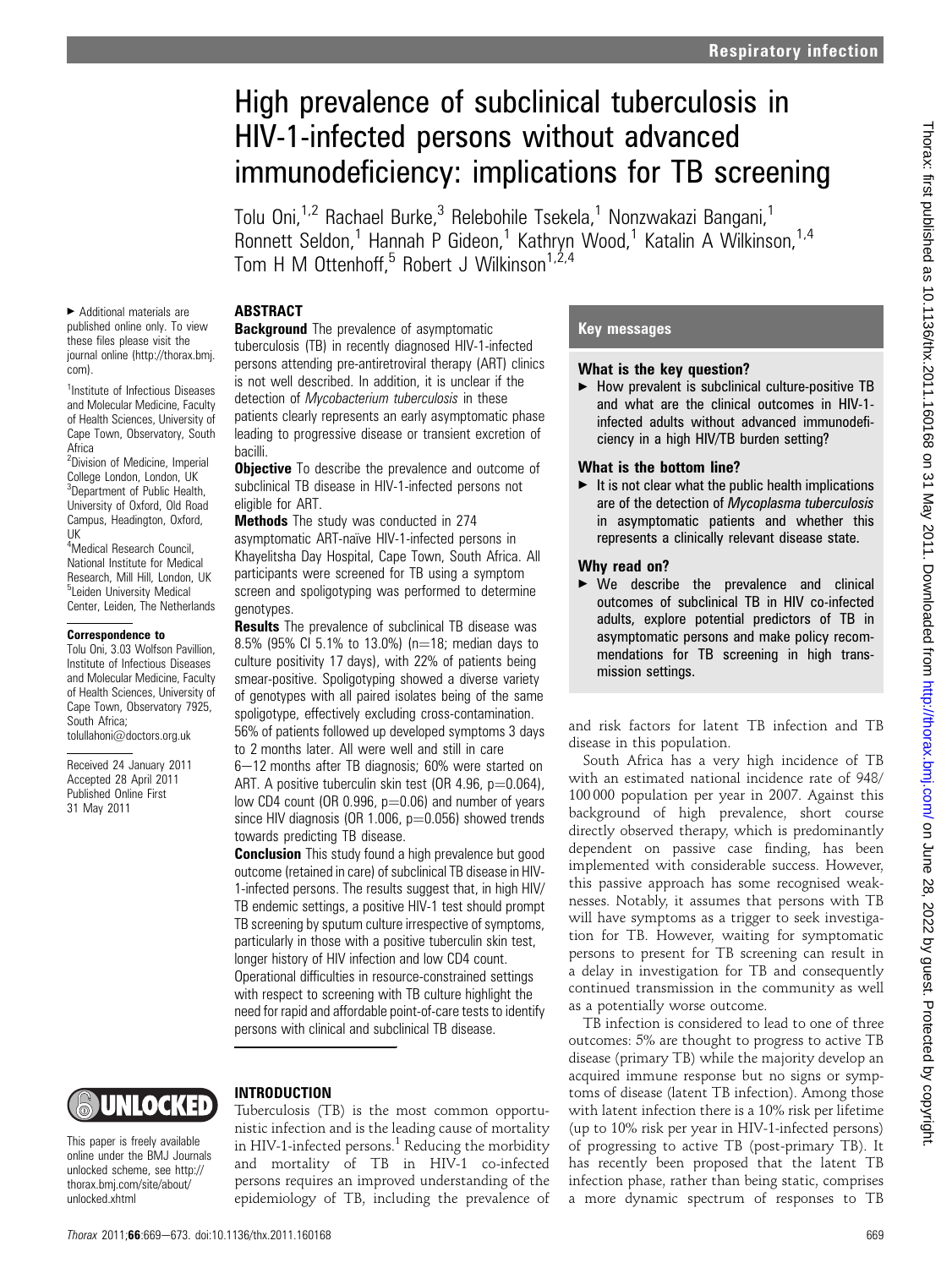infection that includes innate immune, acquired immune, quiescent infection, active infection or clinical disease.<sup>2</sup> Of note, this spectrum predicts the existence of a minimally symptomatic phase of infection during which patients nevertheless become infectious.

### **METHODS**

#### Study location and design

The study was conducted at site B Day Hospital, a primary care hospital in the informal township of Khayelitsha. Located on the outskirts of Cape Town, Khayelitsha has a population of over 400 000 and a TB case notification rate of over 1600/ 100 000, 70% of which are associated with HIV-1. The study was conducted as part of a larger cross-sectional TB diagnostics study.

## **Participants**

Study participants were recruited from the HIV pre-antiretroviral therapy (ART) clinic between February 2008 and March 2010. Written informed consent was obtained from all participants and the University of Cape Town research ethics committee approved the study (REC 012/2007).

Two hundred and seventy-four asymptomatic ART-naïve HIV-1-infected persons were recruited. At recruitment all participants were screened for TB and a baseline CD4 count was performed. All participants received the tuberculin skin test (TST) using 2 TU tuberculin PPD RT23 injected intradermally into the volar aspect of the forearm. All those with a skin induration diameter of  $\geq$ 5 mm had a chest x-ray performed and were started on isoniazid preventive therapy for 6 months if the x-ray was normal. For comparison, 162 HIV-1-infected patients with TB symptoms diagnosed with culture-positive TB were recruited from the TB clinic in the same setting.

## TB screening

All participants were screened for TB using a symptom screen (cough of any duration, fever, unintentional weight loss, loss of appetite and drenching night sweats) and study-specific induced sputum samples were collected. Microscopy and culture were performed on the collected specimens and processed at a national reference laboratory in Cape Town. A TB case was defined as one with at least one culture-positive sputum specimen in the presence (symptomatic TB cases) or absence (asymptomatic subclinical TB cases) of symptoms.

## Spoligotyping

Genomic DNA was prepared as previously described.<sup>3</sup> Twentysix heat-killed isolates were prepared from MGIT cultures and two heat-killed isolates were prepared from Lowenstein-Jensen slope cultures. The DNA was used to perform spoligotyping as previously described<sup>4</sup> using a commercially available kit from Ocimum Biosolutions BV, The Netherlands. The hybridisation patterns obtained were used to assign the isolates to genotype families using the SPOTCLUST SpolDB3 database.<sup>5</sup>

## Statistical methods

Baseline characteristics were tabulated and compared between groups using the  $\chi^2$  test for categorical variables and Wilcoxon test for continuous variables that were not normally distributed. Predictors of disease status were analysed by logistic regression. The model was built both manually and using the stepwise method including variables with a p value  $\langle 0.10$ . Subsequent inclusion of other variables in turn did not improve the fit of the

model to the data (using the Pearson  $\chi^2$  goodness-of-fit test) and these variables were therefore excluded. Median CD4 counts were compared across the symptomatic TB, asymptomatic TB and asymptomatic non-TB groups using the Kruskal-Wallis test. All p values were two-sided and p values <0.05 were considered statistically significant. All data were analysed using Stata 10.0 (StataCorp) and GraphPad Prism V.5.0 software.

## RESULTS

## Prevalence of asymptomatic culture-positive TB

Of the 274 asymptomatic HIV-1-infected persons recruited, sputum samples were obtained from 213 (figure 1). Overall, 18 (8.5%, 95% CI 5.1% to 13.0%) were diagnosed with TB disease. A summary of the characteristics and outcomes of these patients is shown in the online supplement. Seventeen were found to be TB culture-positive on at least one specimen (median days to culture positivity 17 days), with three having an abnormal x-ray. Four of the 18 (22%) were sputum smear microscopy positive. One patient was diagnosed with TB solely on the basis of an x-ray reviewed by two doctors at the TB clinic while one person was diagnosed with culture-positive TB isolated from a cold abscess of the elbow. Four patients had negative TST results and therefore did not have an x-ray performed. These patients had moderate to severe immunosuppression with CD4 counts ranging from 11 to 250. Of the 14 patients in whom an x-ray was performed, 10 patients (71%) had normal x-rays. Face-toface interviews were conducted with 11 of the 18 patients and folder reviews were undertaken of a further five patients 1 year after TB diagnosis. Although all participants had no TB symptoms at baseline, 9 of the 16 (56%) developed symptoms 3 days to 2 months later (median 28 days after diagnosis), including one



**Figure 1** Recruitment flow diagram of participants into the study. HCT, HIV counselling and testing.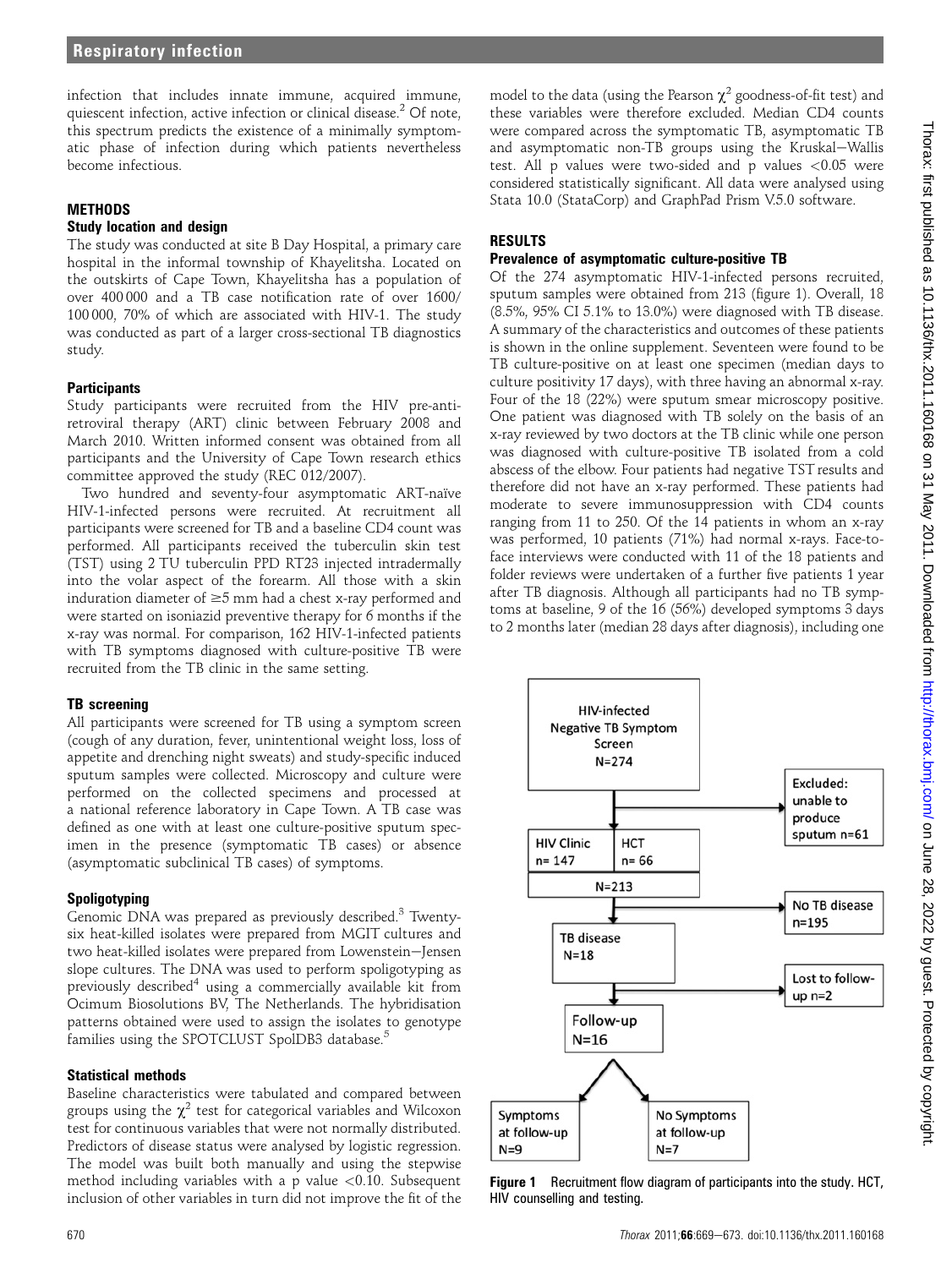patient who was admitted to hospital with disseminated TB 10 days after recruitment (patient 1 in table 1 in the online supplement). Seven of the 16 received isoniazid preventive therapy for up to 3 months. There was no difference in the proportion that developed symptoms between those who did and did not receive isoniazid preventive therapy (57% vs 56%). All 16 were started on and completed TB treatment irrespective of whether symptoms subsequently developed and were still in care  $6-12$  months after TB diagnosis and treatment;  $60\%$ became eligible for and were started on ART in accordance with South African national guidelines.

At baseline a greater proportion of the asymptomatic TB group had a TST  $\geq$ 5 mm than those with no TB (78% vs 56%;  $p=0.051$ ) and a higher proportion of asymptomatic TB patients had CD4 counts  $\leq 200$  compared with the non-TB group  $(p=0.055)$ . There was no statistically significant difference between the two groups at baseline with respect to all other characteristics measured (table 1).

Having found a high prevalence of asymptomatic disease, we wished to exclude cross-contamination as a possible cause of culture-positive results using spoligotyping. We found a diverse variety of genotypes (see table 1 in the online supplement), with all paired isolates being of the same spoligotype, thereby effectively excluding cross-contamination as a source of culturepositive results.

Table 1 Baseline characteristics by TB disease group

|                               | Non-TB           | <b>Asymptomatic TB</b> |         | <b>Overall</b> |
|-------------------------------|------------------|------------------------|---------|----------------|
|                               | n (%)            | n (%)                  | p Value | N(% )          |
| Sex                           |                  |                        |         |                |
| Female                        | 200 (80)         | 15 (83)                | 0.732   | 215 (80)       |
| Male                          | 50 (20)          | 3(17)                  |         | 53 (20)        |
| Previous TB                   |                  |                        |         |                |
| No                            | 193 (85)         | 13 (75)                | 0.286   | 205 (84)       |
| Yes                           | 34 (15)          | 4(25)                  |         | 38 (16)        |
| <b>BCG</b> scar               |                  |                        |         |                |
| No                            | 109 (54)         | 10(59)                 | 0.699   | 119 (54)       |
| Yes                           | 93 (46)          | 7(41)                  |         | 100 (46)       |
| TB contact                    |                  |                        |         |                |
| No                            | 176 (80)         | 13 (76)                | 0.756   | 189 (79)       |
| Yes                           | 45 (20)          | 4(24)                  |         | 49 (21)        |
| CD4 count                     |                  |                        |         |                |
| $<$ 200                       | 45 (20)          | 7(39)                  | 0.055   | 52 (21)        |
| $\geq$ 200                    | 183 (80)         | 11(61)                 |         | 194 (79)       |
| Tuberculin skin test          |                  |                        |         |                |
| $<$ 5 mm                      | 98 (44)          | 4 (22)                 | 0.051   | 102 (42)       |
| $\geq$ 5 mm                   | 124 (56)         | 14 (78)                |         | 138 (58)       |
| Smoker                        |                  |                        |         |                |
| No                            | 164 (81)         | 12 (75)                | 0.546   | 176 (81)       |
| Yes                           | 38 (19)          | 4(25)                  |         | 42 (19)        |
| Alcohol consumption           |                  |                        |         |                |
| No                            | 159 (79)         | 11(65)                 | 0.183   | 170 (78)       |
| Yes                           | 43 (21)          | 6(35)                  |         | 49 (22)        |
| Time in Khayelitsha           |                  |                        |         |                |
| $<$ 6 months                  | 5(3)             | 0(0)                   | 0.212   | 5(2)           |
| $6 - 12$ months               | 6(3)             | 2(12.5)                |         | 8(4)           |
| $1 - 5$ years                 | 43 (22)          | 2(12.5)                |         | 45 (21)        |
| $>5$ years                    | 140 (72)         | 12 (75)                |         | 152 (73)       |
| Medians (IQR)                 |                  |                        |         |                |
| Age                           | $30(27-37)$      | $34(27 - 38)$          | 0.365   | 31             |
| CD4 cell count / $mm3$        | 322 (225-446)    | 249 (170-332)          | 0.026   | 312            |
| Body mass index               | $26(22 - 31)$    | $24(23 - 27)$          | 0.140   | 26             |
| Days since HIV-1<br>diagnosis | $319(17 - 1118)$ | 640 (20 - 1389)        | 0.313   | 325            |

#### Comparison with symptomatic TB cases

We examined the CD4 count distribution, proportion of smearnegative culture-positive patients and days to culture positivity in asymptomatic TB cases and compared them with symptomatic TB cases and a control group of asymptomatic HIV-1 infected persons with no TB. Patients in all three groups came from the same setting, had similar baseline characteristics and were recruited under the same conditions. CD4 counts were highest in those with no TB (median 322, IQR  $225-446$ ) and lowest in symptomatic TB patients (median 148, IQR 64-259), with the median CD4 count of asymptomatic TB cases being between them (median 249, IQR 170-332; table 2). This trend to a decline in CD4 count was statistically significant ( $p$ <0.001). In addition, there was a significant difference in the median days to culture positivity in the symptomatic and asymptomatic TB groups with a median of 17 days (IQR  $12-39$ ) in those with a negative TB screen and 7 days (IQR  $6-12$ ) in symptomatic TB cases (p<0.001, figure 2). Seventy per cent of asymptomatic TB patients had smear-negative TB compared with only 16% of symptomatic TB patients (p<0.001), suggesting that the bacterial burden is lower in patients with subclinical TB.

## Risk factors for asymptomatic TB disease

Of the asymptomatic HIV-1-infected persons recruited, 69% were recruited from the HIV pre-ART clinic and 31% from the HIV counselling and testing clinic (HCT) within 30 days of HIV-1 diagnosis. There was no significant difference in the prevalence of TB disease between persons recruited from the two clinics. In addition, there was no significant difference in CD4 counts ( $p=0.600$ ) between persons recruited from the HCT clinic (median CD4 count  $326$  (IQR  $166-456$ ); median time since HIV-1 diagnosis 6 days (IQR  $0-13$ )) and those from the HIV-1 clinic (median CD4 count 305 (IQR 230-433); median time since HIV-1 diagnosis 776 days (IQR  $278-1585$ )). These two groups did not differ significantly in other baseline characteristics measured.

To further explore the risk factors for asymptomatic TB disease, we conducted multivariable logistic regression on all asymptomatic persons with the presence or absence of TB disease as an outcome variable (table 3). A positive TST (OR 4.96,  $p=0.064$ ), a longer history of HIV infection (OR 1.006,  $p=0.056$ ) and a low CD4 count (OR 0.996,  $p=0.060$ ) showed trends (albeit not statistically significant) towards being predictive of subclinical TB disease.

#### DISCUSSION

We report an 8.5% prevalence of asymptomatic TB disease among HIV-1-infected persons not receiving ART in Cape Town. We also showed that most of these cases progressed clinically with development of symptoms a median of 28 days after diagnosis, as well as good adherence and treatment outcome at follow-up  $6-12$  months after TB diagnosis. This suggests an increasing bacterial load after initial screening and that screening before the likely development of symptoms was beneficial in indicating the presence of actively replicating bacilli. This early

|  |  | Table 2 CD4 count gradient across TB disease groups |  |  |
|--|--|-----------------------------------------------------|--|--|
|--|--|-----------------------------------------------------|--|--|

|                             | CD4 count | IOR         | p Value<br>(Kruskal-Wallis) |
|-----------------------------|-----------|-------------|-----------------------------|
| Asymptomatic, no TB disease | 322       | $225 - 446$ | $<$ 0.0001 $\,$             |
| Asymptomatic, TB disease    | 249       | $170 - 332$ |                             |
| Symptomatic, TB disease     | 148       | $64 - 259$  |                             |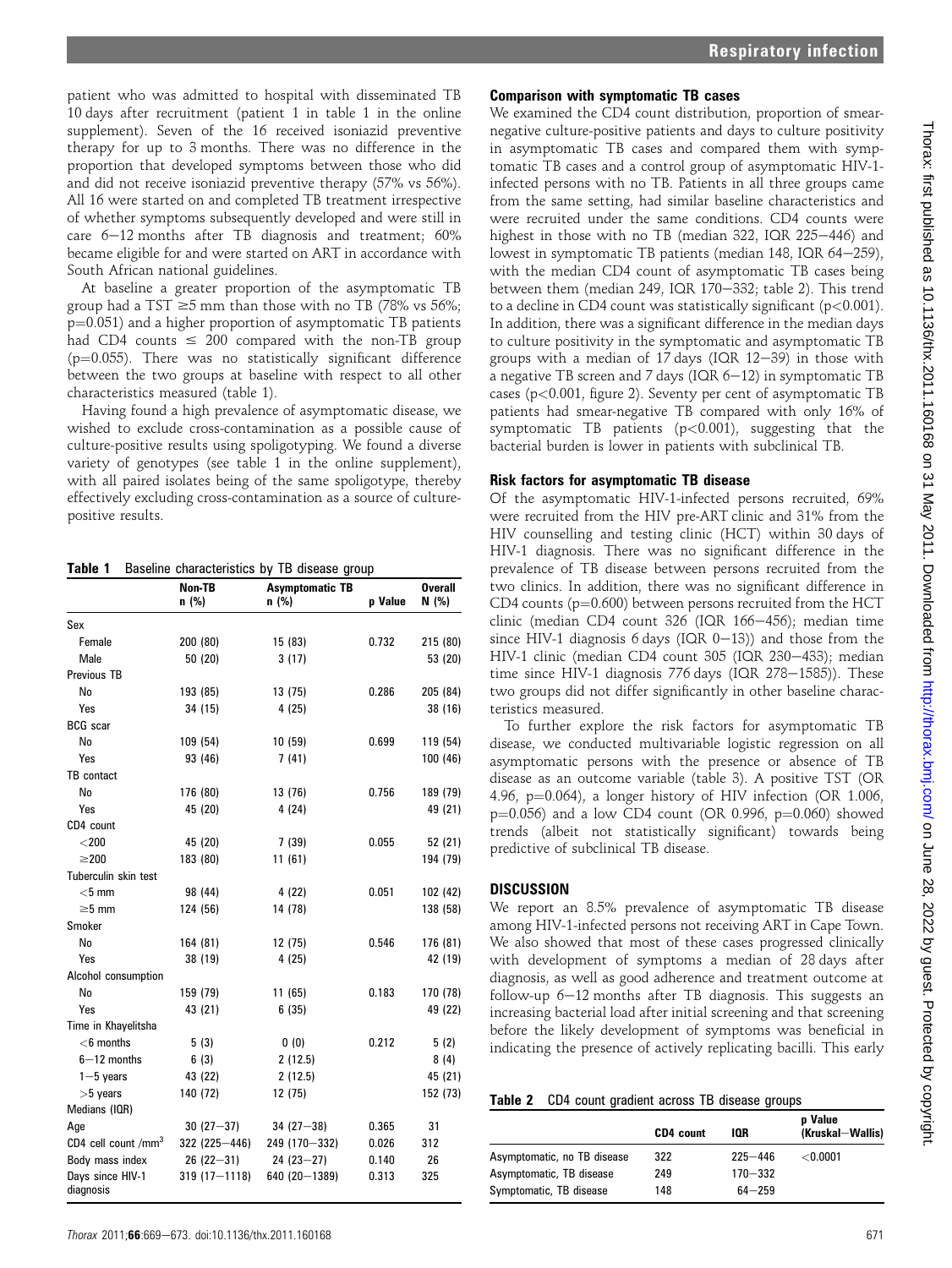

Figure 2 Scatterplot showing a comparison of number of days to culture positivity in symptomatic and asymptomatic TB cases. ASx, asymptomatic subclinical TB cases; Sx, symptomatic TB cases.

diagnosis resulted in patients receiving treatment for TB earlier than would otherwise have occurred. This finding has potential significance for TB control programmes implemented in this setting, in addition to wider public health implications.

Our findings support the hypothesis that TB infection presents as a spectrum from innate immune clearance to clinical disease and development of symptoms.<sup>2</sup> In a previous study we demonstrated a significant correlation between bacterial load (measured by degree of smear positivity in TB patients) and the interferon gamma release assay (IGRA) response, as well as a trend towards a correlation between the IGRA response and days to culture positivity.<sup>6</sup> This suggested an association between bacterial load and days to culture positivity. Using days to culture positivity as a marker of bacterial load, our result showing a longer period to culture positivity in asymptomatic than in symptomatic persons suggests a higher bacterial load in symptomatic persons than in asymptomatic persons. Our finding of a greater proportion of smear-negative TB cases in the asymptomatic cases than in the symptomatic TB cases (70% vs

16%) also supports this interpretation. In addition, by comparing asymptomatic persons with no TB, asymptomatic cases with TB and symptomatic TB cases, we demonstrate a spectrum in CD4 count distribution with decreasing CD4 counts across these three groups.

Several studies have reported subclinical asymptomatic TB disease as defined by culture-positive TB in the absence of TB symptoms. Swaminathan et al screened HIV-1-infected persons in India and reported a 4% prevalence of unrecognised TB in HIV-1-infected persons with minimal or no symptoms, normal chest x-rays, negative smears and different levels of immunosuppression.<sup>7</sup> Mtei et al recruited HIV-1-infected persons with CD4 counts  $>$  200/mm<sup>3</sup> and found a 15% prevalence of TB, 29% of which was subclinical.<sup>8</sup> Patients with subclinical TB had a better prognosis than those with clinical disease, with no clinical predictors of subclinical TB identified. In addition, an intensified TB case-finding study by Shah et al on newly diagnosed HIV-1-infected persons in Ethiopia found that 16% of all prevalent TB cases were asymptomatic.<sup>9</sup> These studies highlight the entity that is subclinical TB. A TB prevalence survey in Zimbabwe found that 41% of all prevalent cases were subclinical at the time of screening, 82% of whom had developed symptoms within a few weeks of follow-up; no significant risk factors for prevalent culture-positive disease were found.<sup>10</sup> One theory suggested is that, in a healthcare system with a strong TB diagnosis and treatment programme, severe cases are identified early leaving TB patients with fewer clinical symptoms to be identified through provider-initiated TB screening.<sup>11</sup> Results from a meta-analysis of yield of HIV-1-associated TB during intensified case-finding suggested that TB cases diagnosed by active screening might be less likely to adhere to treatment, resulting in poor outcomes.<sup>12</sup> In our study, all patients started on TB treatment completed the 6-month course with good outcomes and remained in care at  $6-12$  months after treatment.

We also explored potential risk factors for TB disease in asymptomatic HIV-1-infected persons. We found a trend towards a TST  $\geq 5$  mm, lower CD4 count and increasing number of days since HIV-1 diagnosis being associated with an increased risk of TB disease. There was a 5% decrease in TB disease risk for every increase in the CD4 count of 10 cells/mm<sup>3</sup>, and an increase of 24% in the risk of TB disease for every year after HIV-1 diagnosis. This raises concern about the possibility of the association we report being linked to nosocomial transmission of TB. However, when we compared the prevalence of asymptomatic TB in those who had been in HIV care for <30 days with those who had received a diagnosis of HIV-1

|  |  |  |  | Table 3 Risk factors for asymptomatic TB disease |  |  |
|--|--|--|--|--------------------------------------------------|--|--|
|--|--|--|--|--------------------------------------------------|--|--|

|                                  | Univariate analysis |         | <b>Multivariable analysis</b> |         |  |
|----------------------------------|---------------------|---------|-------------------------------|---------|--|
|                                  | 0R                  | p Value | OR (95% CI)                   | p Value |  |
| $CD4$ cell count/mm <sup>3</sup> | 0.996               | 0.035   | 0.996 (0.992 to 1.000)        | 0.060   |  |
| Tuberculin skin test $\geq$ 5 mm | 2.77                | 0.081   | 4.96 (0.990 to 17.662)        | 0.064   |  |
| Days since HIV-1 diagnosis       | 1.00                | 0.095   | 1.006 (0.999 to 1.010)        | 0.056   |  |
| Age (years)                      | 1.02                | 0.496   |                               |         |  |
| Male sex                         | 0.80                | 0.732   |                               |         |  |
| Body mass index                  | 0.92                | 0.112   |                               |         |  |
| History of previous TB           | 1.89                | 0.293   |                               |         |  |
| Smoker                           | 1.44                | 0.548   |                               |         |  |
| <b>BCG</b> scar presence         | 0.82                | 0.699   |                               |         |  |
| Contact with TB                  | 1.20                | 0.756   |                               |         |  |
| Alcohol consumption              | 2.02                | 0.190   |                               |         |  |
| Time in Khayelitsha $>5$ years   | 1.16                | 0.808   |                               |         |  |